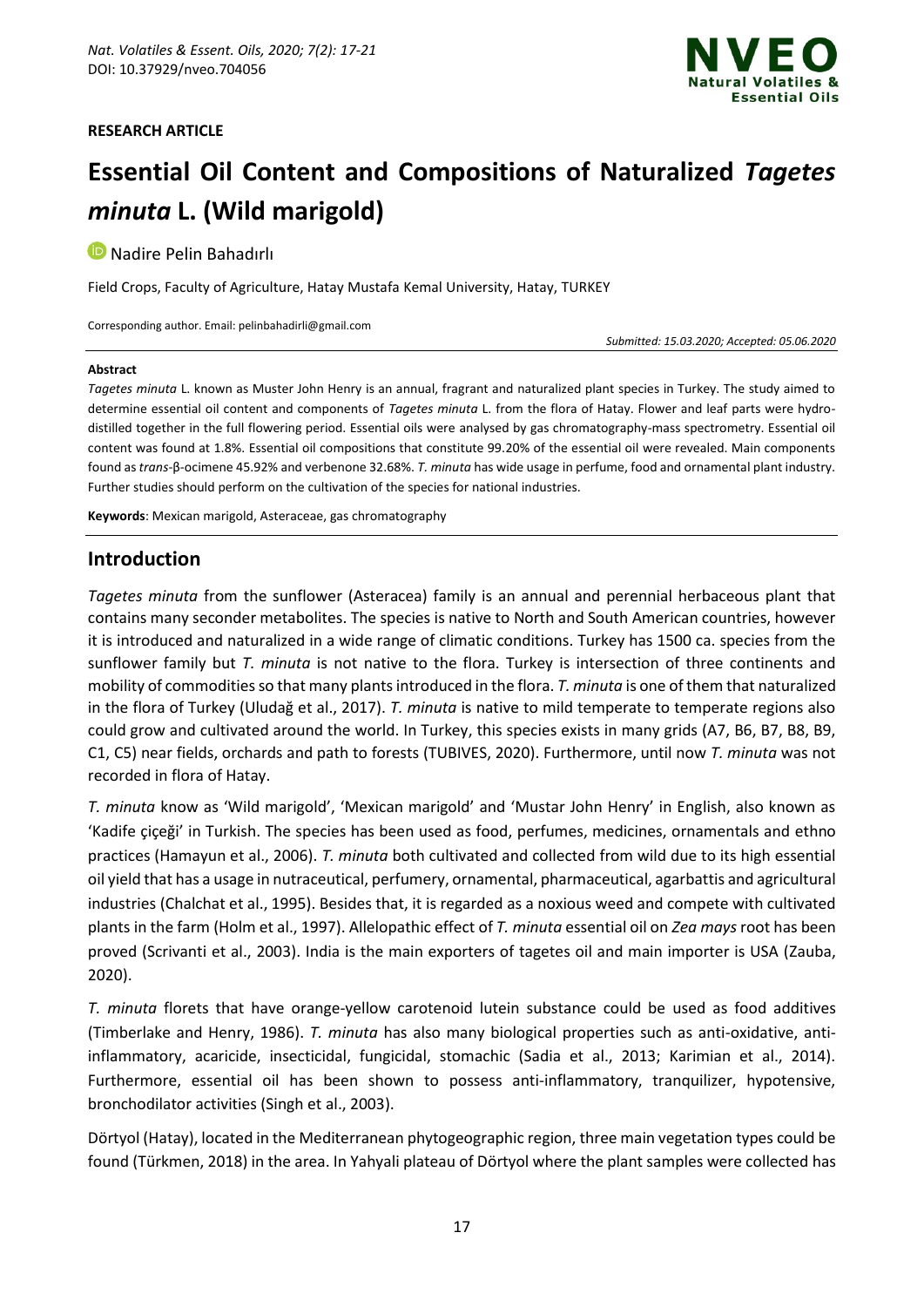vegetation of European-Siberian origin. In the area where Northern Amanos (Nur) Mountains situated, *Pinus brutia* and *Quercus cerris* are main tree species (Kara et al., 2010).

In the present study, essential oil content and the essential oil composition of *T. minuta* from Dörtyol district of Hatay was evaluated.

# **Materials and Methods**

### **Plant Material**

Aerial parts of *Tagetes minuta* L. plants were collected Yahyali plateau road, Dörtyol, Hatay (Turkey) in October. The geographic coordinates of plant were 36° 49' N: 36° 17'E, from 750m altitudes.

## **Isolation and Analyse of the Essential Oil**

Both flower and leaves of fully flowering plants were hydro distilled for 3 hours with using Clevenger-type apparatus. Essential oil yield was calculated as the mean value from dry plant material weight, and expressed in g/100 g dry weight percentage. Essential oils were kept in amber vials at +4 °C until analysis. Essential oil components were analysed with a GC-MS (Gas Chromatography Mass Spectrometry) device Thermo Scientific ISQ Single Quadrupole. 5 µl of essential oil was diluted in 2 ml cyclohexane. For separation, TG-Wax MS (5% Phenyl Polysilphenylene-siloxane, 0.25 mm inner diameter  $*$  60 m length, 0.25 µm film thickness) column was used. The ionization energy was calibrated as 70 eV, and the mass interval was m/z 1.2- 1200 amu. The scan mode was used as the screening more in data collection. MS transfer line temperature was 250°C, MS ionization temperature was 220°C, and whereas colon temperature was 50°C at the beginning, then it was increased up to 220°C with 3°C/min rate. The structure of each component was defined using mass spectrums (Wiley 9) with Xcalibur software. Retention indices were determined using retention times of *n-alkanes* (C8-C40) that were injected after the *T. minuta* essential oil under the same chromatographic conditions.

# **Results and Discussion**

Essential oil from the air dried flower-leaf mix of *T. minuta* obtained by hydro distillation and was analysed by GC-MS. Essential oil yield was found as 1.8%. The essential oil composition of *T. minuta* is given in Table 1, together with their relative retention indices and with relative percentages. Main components of the essential oil were found as *trans-*β-ocimene (45.92%), verbenone (32.68%), anethole (6.67%) and dihydrocarvone (3.78%).

Previous studies on essential oils obtained four *Tagetes* species from Hungary revealed that oil ranged between 0.50-1.10% (Hethelyi et al. 1986) and main components found as follows; β-ocimenone 38.6, *(E)* ocimenone %26.0, tagetone 10.7%, dihydrotagetone 10.6%, *(Z)-*ocimenone 5.0%. Chalchat et al. (1995), reported essential oil content and components of *T. minuta* flowers (in 8 locations) and leaves (only in one location) from Rwanda and France. In that study researchers found essential oil content between locations 0.1-1.1%. *T. minuta* flower oil mostly comprised of (*Z)-*β*-*ocimene and leaf oil mostly comprised of dihydrotagetone. Dihydrotagetone ranged between 2.7-49.2% while (*Z*)-β-ocimene presents 31.0-39.0%. In that study location did not found effective on essential oil content. Essential oil content of *T. minuta* collected in Bursa, Turkey during full flowering period was found as 1.81% (Baser, 1996). In the same study, main components of essential oils were found as follows; (*Z*)-β*-*ocimene 28.49%, dihydrotagetone 30.30% and (*E*) tagetone 15.35%.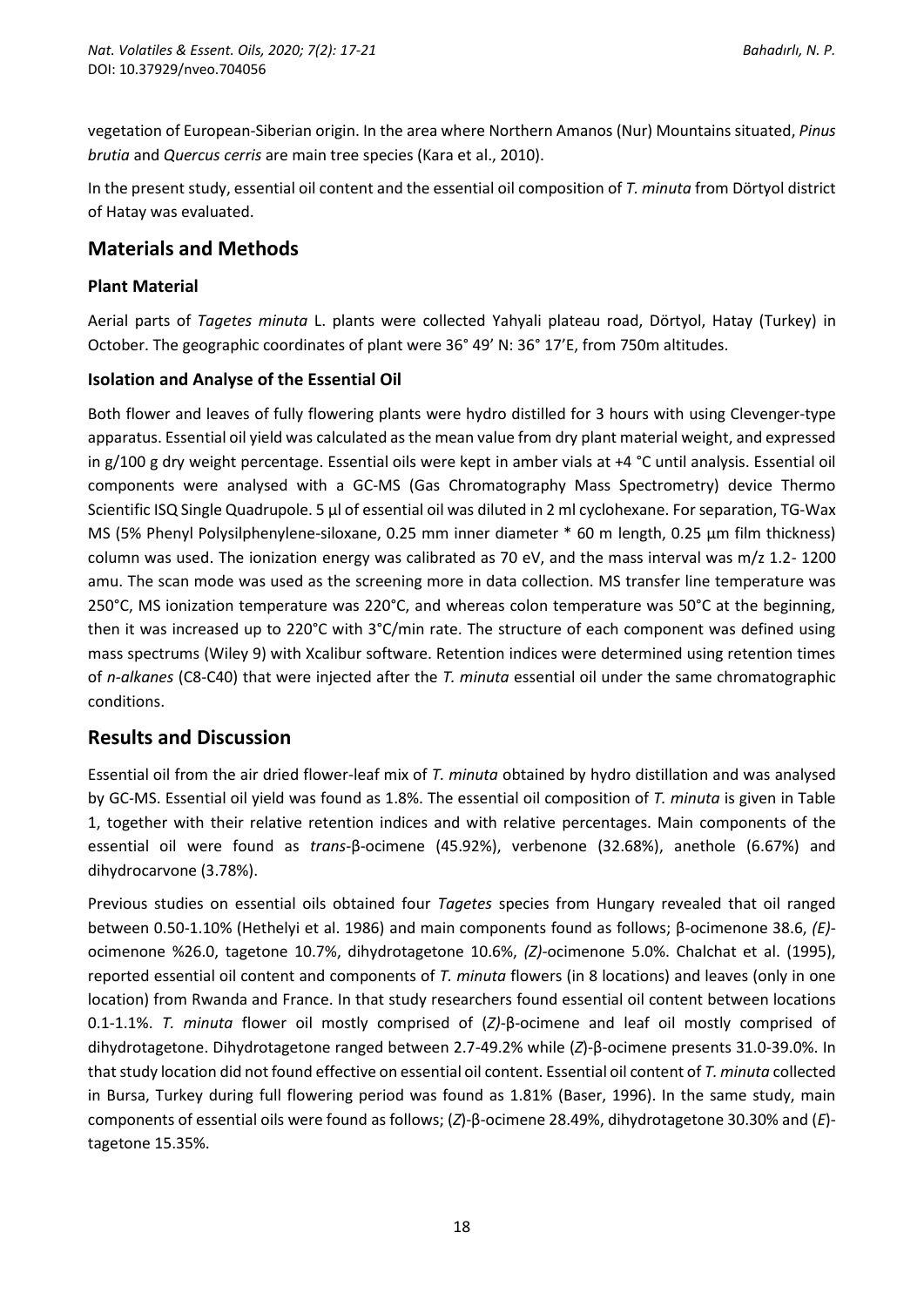| $RI^*$ | Ref. RI** | <b>Compound Name</b>           |              | Area % |
|--------|-----------|--------------------------------|--------------|--------|
| 1098   | 1098      | camphene                       |              | 0.05   |
| 1111   | 1083      | ethyl 2-methylbutyrate         |              | 0.34   |
| 1148   | 1147      | sabinene                       |              | 0.24   |
| 1160   | 1161      | $\alpha$ -myrcene              |              | 0.05   |
| 1179   | 1194      | phellandrene                   |              | 0.30   |
| 1205   | 1205      | limonene                       |              | 2.33   |
| 1227   | 1229      | trans-β-ocimene                |              | 45.92  |
| 1242   | 1245      | 1,3,7-Octatriene, 3,7-dimethyl |              | 0.44   |
| 1301   | 1299      | o-cymene                       |              | 0.07   |
| 1401   | 1400      | allo-ocimene                   |              | 0.65   |
| 1405   | 1384      | $\alpha$ -pinene-oxide         |              | 0.33   |
| 1432   | 1430      | cyclohexanol                   |              | 0.07   |
| 1533   | 1533      | linalool                       |              | 0.26   |
| 1621   | 1624      | dihydrocarvone                 |              | 3.78   |
| 1716   | 1701      | estragole                      |              | 1.13   |
| 1723   | 1732      | $\alpha$ -humulene             |              | 0.17   |
| 1747   | 1723      | verbenone                      |              | 32.68  |
| 1836   | 1847      | anethole                       |              | 6.67   |
| 2084   | 2129      | caryophyllene oxide            |              | 0.41   |
| 2125   | 2129      | spathulenol                    |              | 3.13   |
|        |           |                                | <b>Total</b> | 99.20  |

Table 1. Essential oil composition of *T. minuta* L. (%)

The cultivated *T. minuta* leaf essential oil was found to be approximately 1%. The main components found as *cis-*β-ocimene (33%) along with *E*-ocimene (19%) and tagetone (16%) from Iran (Karimian et al., 2014). Essential oil of non-blooming plant leaves mostly contained dihydrotagetone (25.29-54.66%), while blooming flowers and leaves were rich in β-ocimene (11.5-45.4%) and tagetenone (11.7-32.9%) from Argentina (Chamorro et al., 2008).

Domestication of the plant was studied in India. In the study different climatic regions with different cultivation period for 1-3 harvesting in the season were used. Average essential oil content ranged between 0.25-0.70%. Main components of essential oil were ocimene (11.8-45.0%), dihydrotagetone (7.6-34.1%), tagetones (10.3-28.53%) and ocimenones (17.2-42.4%). Study showed that in winter harvests ocimene was higher while dihydrotagetone was sharply lower (Singh et al., 2003).

*T. minuta* essential oil mostly contains *(E)-*β-ocimene unsaturated acyclic monoterpene hydrocarbon, verbenone, a bicyclic monoterpene ketone, anethole unsaturated ether and tagetone unsaturated acyclic monoterpene ketone. Ocimene is known with the sweet herbal odor, also known as one of the main component of basil and lavender (Parker et al., 2015; Ali et al., 2015). In *Medicago truncatula, it was* found that ocimene plays an active role in indirect insect defense (Navia-Gine et al., 2009). Arimura et al. (2004) indicated that *L. japonicus* plants infested with two-spotted spider mites (*Tetranychus urticae*), coincide with increasing emissions of (*E*)-β-ocimene with regulating of LjEβOS transcripts. Kishimoto et al. (2005) indicated that volatile treatment on plants could result retardation of fungal disease (*Botrytis cinerea*) development. Another main component of *T. minuta* verbenone, mostly found in *Verbena triphylla* (Spanish verbena) and *Rosmarinus officinalis*, that has also antimicrobial activity (Santoyo et al., 2005).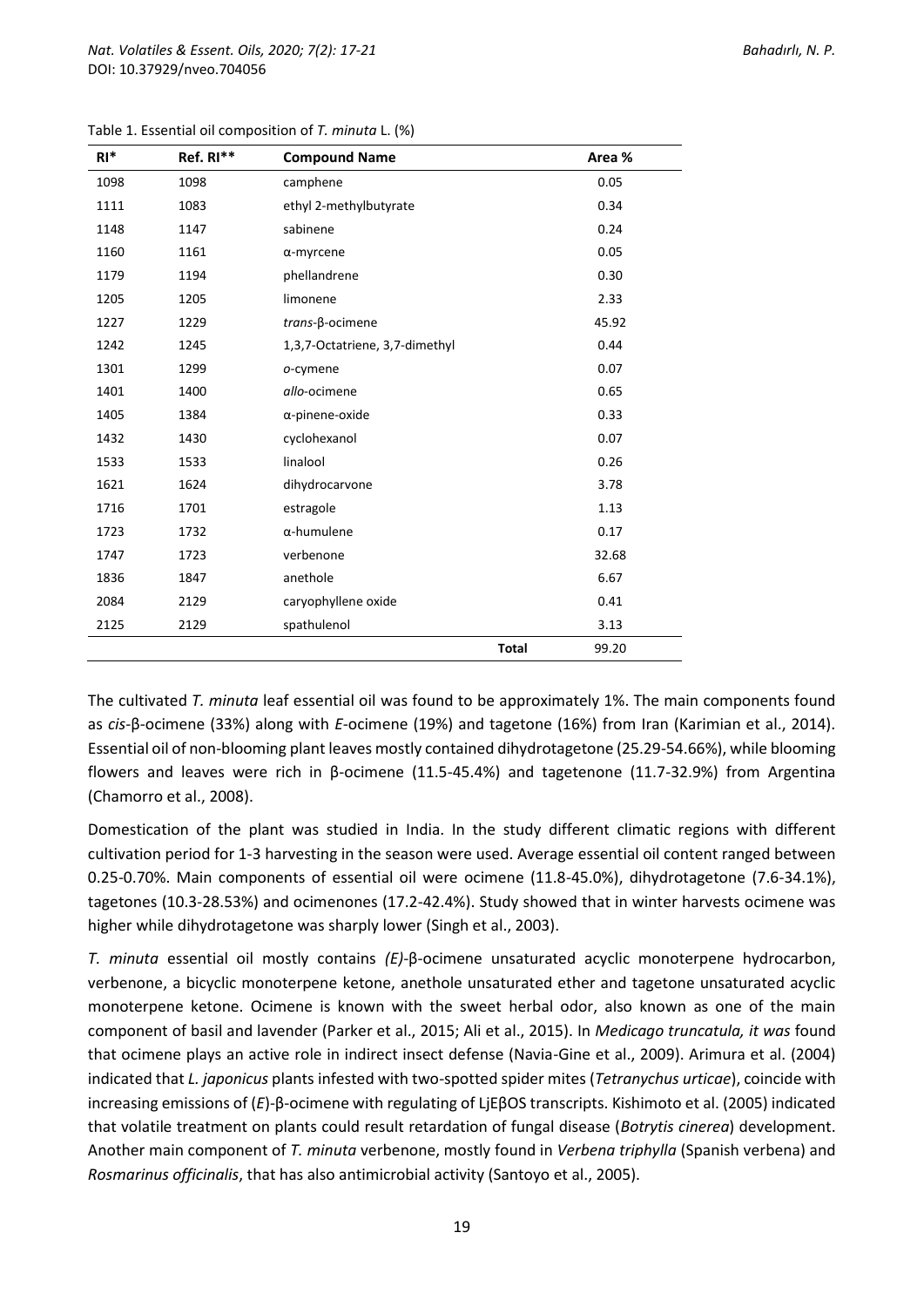The present study revealed essential oil content and components of *T. minuta* plants from Hatay, Turkey. In other countries *T. minuta* is cultivated and collected for essential oil, however it has no collection and cultivation in Turkey. Comparing the results of present study with previous researches essential oil content was found higher than the cultivated samples and the essential oil had higher β-ocimene and verbenone contents. Regarding these results, cultivation of *T. minuta* in Turkey especially in Hatay for use in different industries should be evaluated.

### **REFERENCES**

Ali, B., Al-Wabel, N. A., Shams, S., Ahamad, A., Khan, S. A., Anwar, F. (2015). Essential oils used in aromatherapy: A systemic review. *Asian Pacific Journal of Tropical Biomedicine*, *5*(8), 601-611.

Arimura, G., Ozawa, R., Kugimiya, S., Takabayashi, J., Bohlmann, J. (2004). Herbivore-induced defense response in a model legume. Two-spotted spider mites induce emission of (E)-beta-ocimene and transcript accumulation of (E)-betaocimene synthase in Lotus japonicus. *Plant Physiology*, *135*(4), 1976–1983.

Baser, K. H. C. (1996). Essential oil of *Tagetes minuta* L. from Turkey. *Journal of Essential Oil Research*, *8*, 337-338.

Chalchat, J. C., Garry, R. P., Muhayimana, A. (1995). Essential oil of Tagetes minuta from Rwanda and France: chemical composition according to harvesting, location, growth stage and part of plant extracted. *Journal of Essential Oil Research*, *7*, 375-386.

Chamorro, E. R., G. Ballerini, A. F. Sequeira, G. A. Velasco and M. S., Zalazar (2008). Chemical composition of essential oil from Tagetes minuta L. leaves and flowers. *Journal of Argentine Chemical Society*, *96*(1-2), 80- 86.

Hamayun, M., Hussain, F., Afzal, S., Ahmad, N. (2006). Allelopathic effect of *Cyperus rotundus* and *Echinochloa crus-galli* on seed germination, and plumule and radical growth in maize (*Zea mays* L.). *Pakistan Journal of Weed Science Research*, *11*, 81-84.

Hethelyi, E., Danos, B., Tetenyi, P., Koczka, I. (1986). GC MS analysis of the essential oils of four Tagetes species and the anti-microbial activity of *Tagetes minuta*. *Flavour and Fragrance Journal*, *1*,169-173.

Holm, L. D. J., Holm, E., Pancho, J., Herberger, J. (1997). *Tagetes minuta* L. Asteraceae (Compositae) Family. In *World weeds: Natural Histories and Distribution* (pp. 822-827). John Wiley & Sons, Inc., New York.

Kara, R., Ezer, T., Düzenli, A. (2010). The Epilithic (Serpantine) Bryophytes of the Northern Amanos (Nur) Mountains. *Biyoloji Bilimleri Araştırma Dergisi*, *3*(2), 129-136.

Karimian, P., Kavoosi, G., Amirghofran, Z. (2014). Anti-oxidative and anti-inflammatory effects of *Tagetes minuta* essential oil in activated macrophages. *Asian Pacific Journal of Tropical Biomedicine*, *4*(3), 219-227.

Kishimoto, K., Matsui, K., Ozawa, R., Takabayashi, J. (2005). Volatile C6-aldehydes and Allo-ocimene activate defense genes and induce resistance against *Botrytis cinerea* in Arabidopsis thaliana. *Plant & Cell Physiology*, *46*(7), 1093–1102.

Navia-Giné, W. G., Yuan, J. S., Mauromoustakos, A., Murphy, J. B., Chen, F., Korth, K. L. (2009). *Medicago truncatula* (*E*) β-ocimene synthase is induced by insect herbivory with corresponding increases in emission of volatile ocimene. *Plant Physiolgy and Biochemistry*, *47*(5), 416-425.

Parker, J. K. (2015). Introduction to Aroma Compounds in Foods: In *Flavour Development, Analysis and Perception in Food and Beverages*, eds. J. K., Parker, S., Elmore and L., Methven. United Kingdom: Woodhead Publishing.

Scrivanti, L. R., Zunino, M. R., Zygadlo, J. A. (2003). *Tagetes minuta* and *Schinus areira* essential oils as allelopathic agents. *Biochemical Systematics and Ecology*, *31*(6), 563-572.

Singh, V., Singh, B., Kaul, V. K. (2003). Domestication of wild marigold (*Tagetes minuta* L.) as a potential economic crop in western Himalaya and north Indian plains. *Economic Botany, 57*, 535-544.